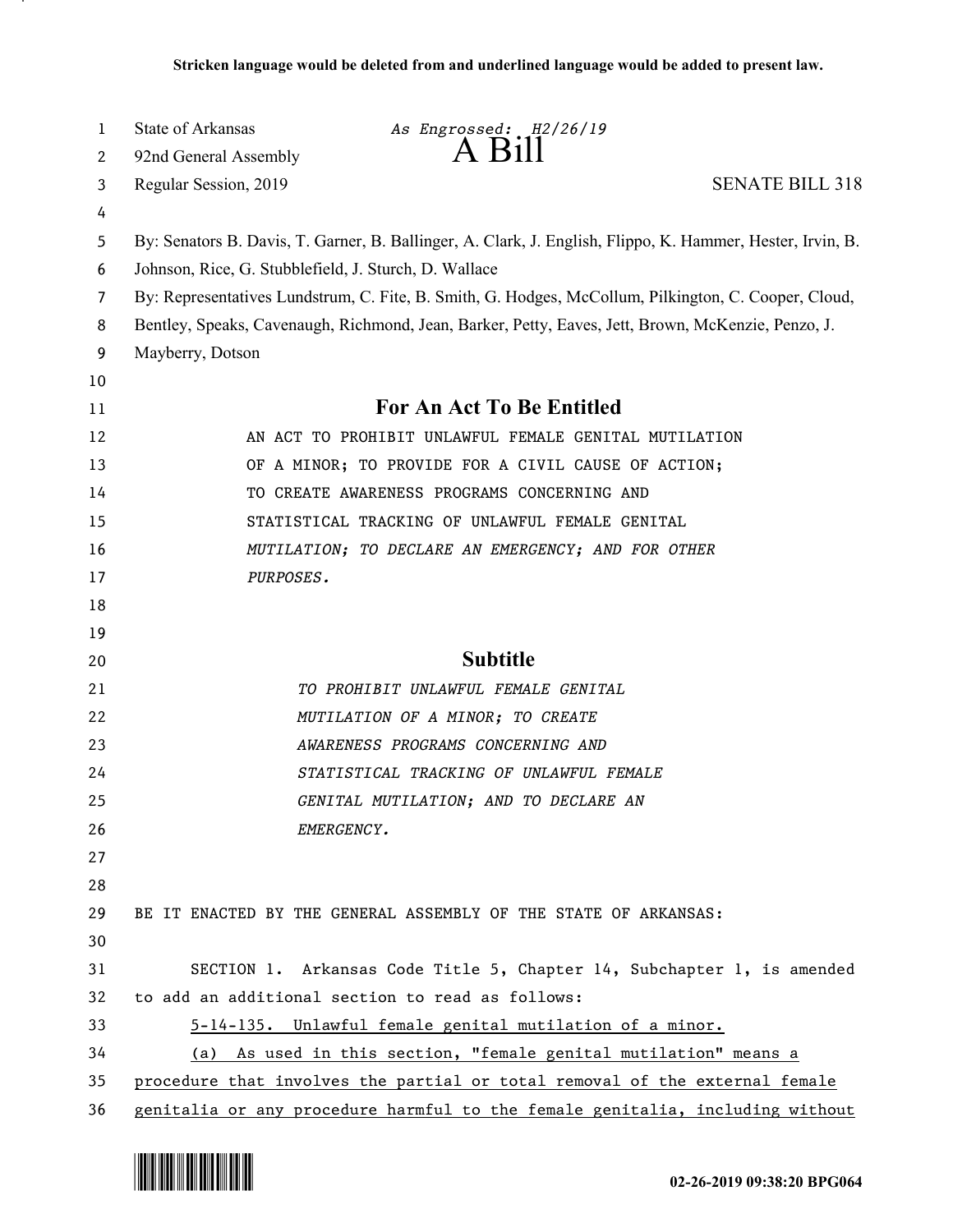| 1  | limitation:                                                                   |
|----|-------------------------------------------------------------------------------|
| 2  | A clitoridectomy;<br>(1)                                                      |
| 3  | The partial or total removal of the clitoris or the prepuce;<br>(2)           |
| 4  | The excision or the partial or total removal of the clitoris<br>(3)           |
| 5  | and the labia minora, with or without excision of the labia majora;           |
| 6  | The infibulation or the narrowing of the vaginal orifice<br>(4)               |
| 7  | with the creation of a covering seal by cutting and appositioning the labia   |
| 8  | minora or the labia majora, with or without excision of the clitoris;         |
| 9  | (5) Pricking, piercing, incising, scraping, or cauterizing the                |
| 10 | genital area; or                                                              |
| 11 | Any other action to purposely alter the structure or<br>(6)                   |
| 12 | function of the female genitalia for a nonmedical reason.                     |
| 13 | (b) A person commits the offense of unlawful female genital mutilation        |
| 14 | of a minor if he or she:                                                      |
| 15 | Knowingly performs female genital mutilation on a minor;<br>(1)               |
| 16 | Is a parent or guardian or has immediate custody or control<br>(2)            |
| 17 | of a minor and knowingly consents to, permits, or facilitates female genital  |
| 18 | mutilation of the minor; or                                                   |
| 19 | Knowingly removes or causes, permits, or facilitates the<br>(3)               |
| 20 | removal of a minor from this state for the purpose of facilitating the female |
| 21 | genital mutilation of the minor.                                              |
| 22 | Unlawful female genital mutilation of a minor is a Class C felony.<br>(c)     |
| 23 | It is not a defense under this section that:<br>(d)                           |
| 24 | The unlawful conduct is required as a matter of religion,<br>(1)              |
| 25 | custom, ritual, or standard practice; or                                      |
| 26 | (2) The minor's parent or guardian consented to the female                    |
| 27 | genital mutilation.                                                           |
| 28 | (e) It is not a violation of this section if the acts or conduct that         |
| 29 | otherwise would be considered female genital mutilation occurred in the       |
| 30 | furtherance of a surgical or other lawful medical procedure, performed by a   |
| 31 | licensed medical professional, and:                                           |
| 32 | Was necessary to preserve or protect the physical health of<br>(1)            |
| 33 | the minor upon whom the surgical or other lawful medical procedure was        |
| 34 | performed; or                                                                 |
| 35 | Was part of a sex reassignment procedure as requested by the<br>(2)           |
| 36 | minor who was the patient in the sex reassignment procedure.                  |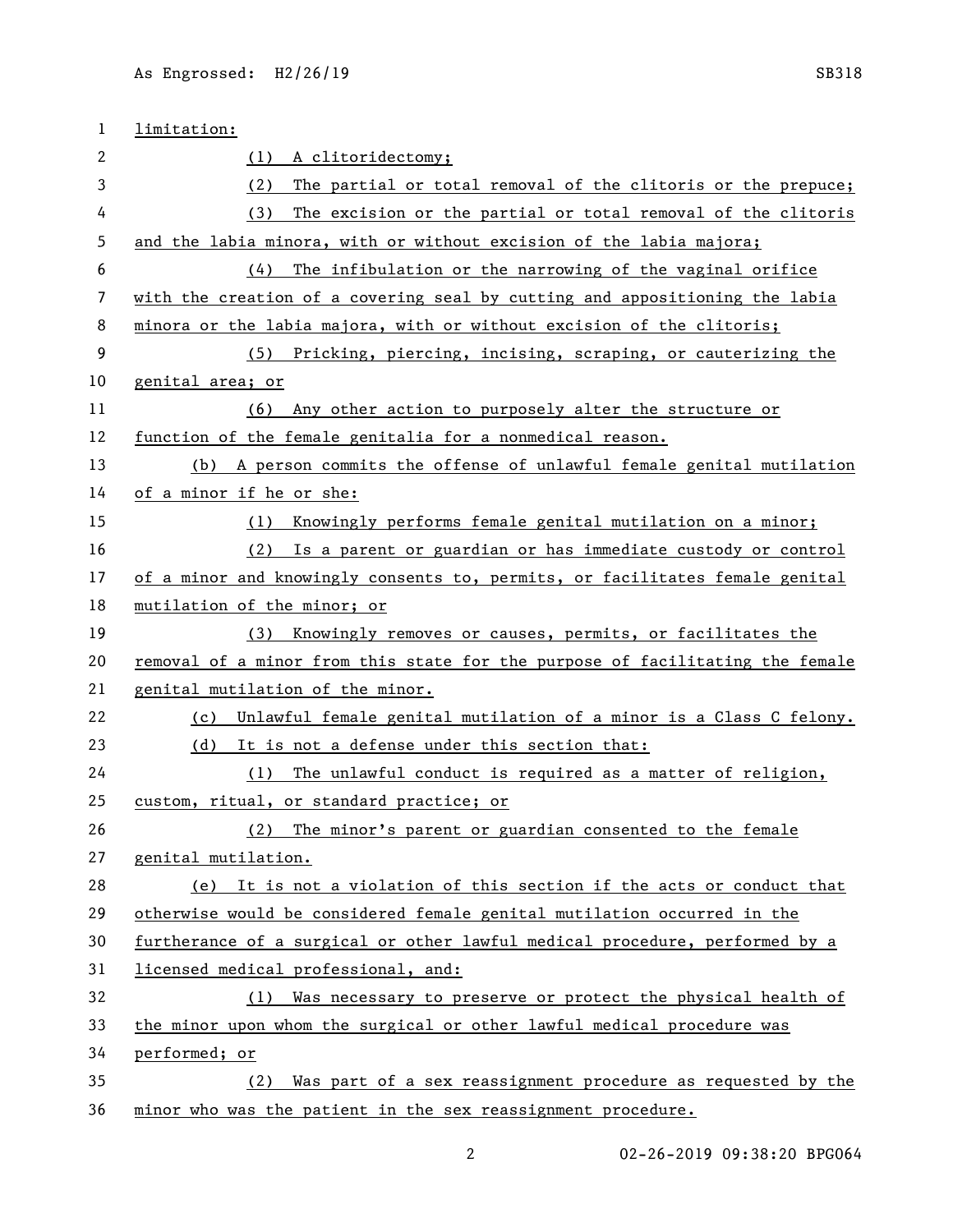As Engrossed: H2/26/19 SB318

| 1  | The statute of limitation for an offense under this section does<br>(f)       |
|----|-------------------------------------------------------------------------------|
| 2  | not begin to run until the victim of the offense reaches eighteen (18) years  |
| 3  | of age or when the violation of this section is first reported to a law       |
| 4  | enforcement agency, whichever occurs first.                                   |
| 5  |                                                                               |
| 6  | SECTION 2. Arkansas Code § 12-18-103(3)(A), concerning the definition         |
| 7  | of abuse under the Child Maltreatment Act, is amended to add an additional    |
| 8  | subdivision to read as follows:                                               |
| 9  | (ix) Female genital mutilation.                                               |
| 10 |                                                                               |
| 11 | SECTION 3. Arkansas Code § 12-18-103, concerning definitions related          |
| 12 | to child maltreatment, is amended to add an additional subdivision to read as |
| 13 | follows:                                                                      |
| 14 | $(28)(A)$ "Female genital mutilation" means a procedure that                  |
| 15 | involves the partial or total removal of the external female genitalia or any |
| 16 | procedure harmful to the female genitalia, including without limitation:      |
| 17 | (i) A clitoridectomy;                                                         |
| 18 | The partial or total removal of the clitoris or<br>(ii)                       |
| 19 | the prepuce;                                                                  |
| 20 | (iii) The excision or the partial or total removal                            |
| 21 | of the clitoris and the labia minora, with or without excision of the labia   |
| 22 | majora;                                                                       |
| 23 | The infibulation or the narrowing of the<br>(iv)                              |
| 24 | vaginal orifice with the creation of a covering seal by cutting and           |
| 25 | appositioning the labia minora or the labia majora, with or without excision  |
| 26 | of the clitoris;                                                              |
| 27 | (v) Pricking, piercing, incising, scraping, or                                |
| 28 | cauterizing the genital area; or                                              |
| 29 | Any other action to purposely alter the<br>(vi)                               |
| 30 | structure or function of the female genitalia for a nonmedical reason.        |
| 31 | "Female genital mutilation" does not include acts or<br>( <i>B</i> )          |
| 32 | conduct that otherwise would be considered female genital mutilation if the   |
| 33 | acts or conduct occur in the furtherance of a surgical or other lawful        |
| 34 | medical procedure, performed by a licensed medical professional, and:         |
| 35 | Is necessary to preserve or protect the physical<br>(i)                       |
| 36 | health of the child upon whom the surgical or other lawful medical procedure  |

02-26-2019 09:38:20 BPG064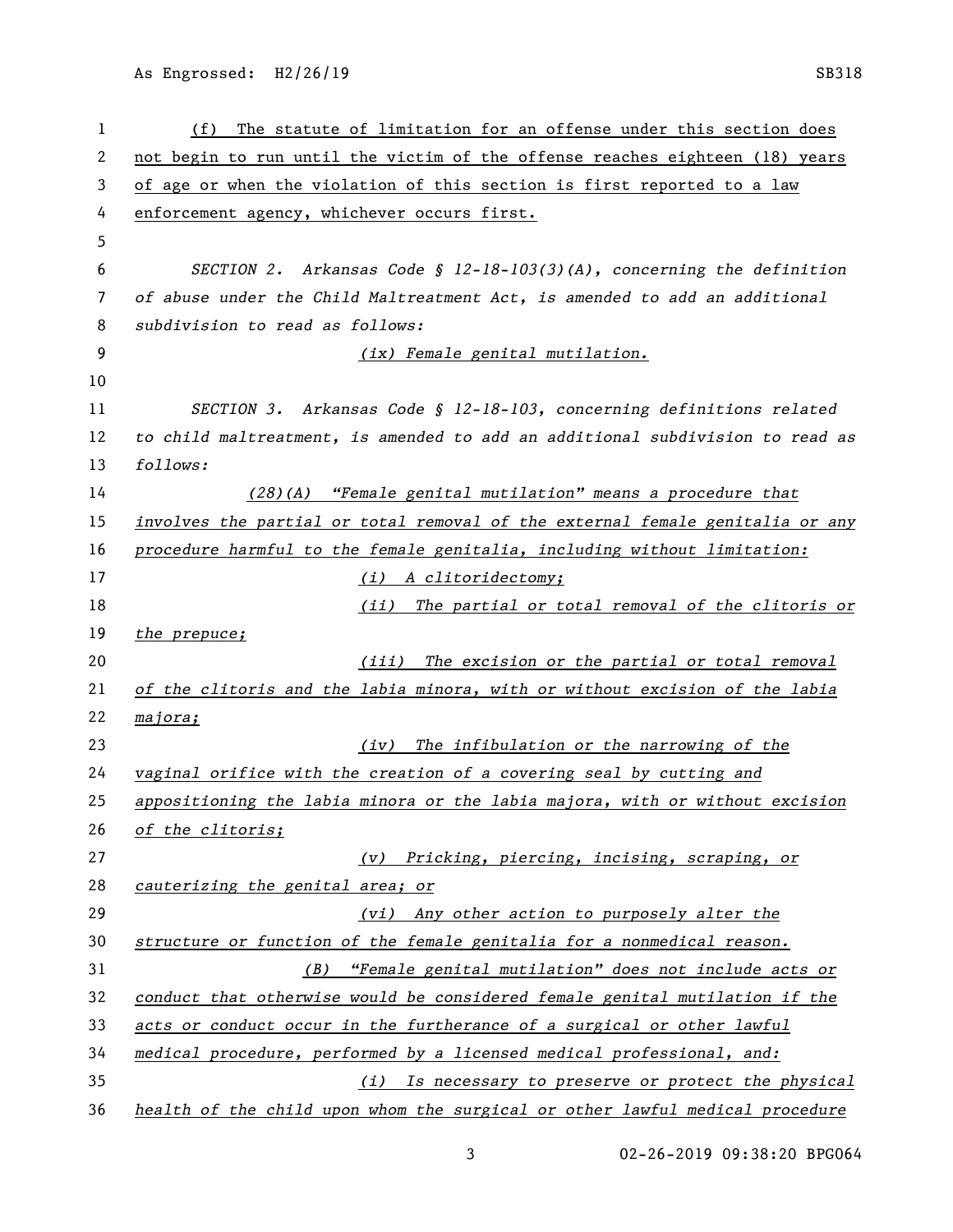| 1                     | was performed; or                                                               |
|-----------------------|---------------------------------------------------------------------------------|
| $\mathbf{2}^{\prime}$ | (ii) Is part of a sex reassignment procedure as                                 |
| 3                     | requested by the child who was the patient in the sex reassignment procedure.   |
| 4                     |                                                                                 |
| 5                     | SECTION 4. Arkansas Code Title 16, Chapter 118, is amended to add an            |
| 6                     | additional section to read as follows:                                          |
| 7                     | 16-118-116. Civil actions for unlawful female genital mutilation.               |
| 8                     | A person who knowingly commits or attempts to commit unlawful<br>(a)            |
| 9                     | female genital mutilation of a minor as described in $\S$ 5-14-135 is liable to |
| 10                    | the victim of the unlawful female genital mutilation.                           |
| 11                    | (b) A person who knowingly directs or assists another person to                 |
| 12                    | violate or attempt to violate $\S$ 5-14-135 is jointly liable under this        |
| 13                    | section.                                                                        |
| 14                    | (c) A court may award to a prevailing party in an action brought under          |
| 15                    | this section one (1) or more of the following remedies:                         |
| 16                    | Compensatory damages, including treble damages if the<br>(1)                    |
| 17                    | defendant is shown to have acted willfully and maliciously;                     |
| 18                    | (2)<br>Punitive damages;                                                        |
| 19                    | Costs and fees, including reasonable attorney's fees; or<br>(3)                 |
| 20                    | Any other appropriate relief as provided by law.<br>(4)                         |
| 21                    | A cause of action under this section may be brought by a victim of<br>(d)       |
| 22                    | an unlawful female genital mutilation, or her estate, at any point before the   |
| 23                    | victim reaches or would have reached twenty-eight (28) years of age.            |
| 24                    | The burden of proof under a cause of action under this section is<br>(e)        |
| 25                    | preponderance of the evidence.                                                  |
| 26                    | The doctrine of forum non conveniens does not apply to a claim<br>(f)           |
| 27                    | arising under this section.                                                     |
| 28                    |                                                                                 |
| 29                    | SECTION 5. Arkansas Code Title 17, Chapter 80, Subchapter 1, is                 |
| 30                    | amended to add an additional section to read as follows:                        |
| 31                    | 17-80-121. Unlawful female genital mutilation by a medical                      |
| 32                    | professional.                                                                   |
| 33                    | (a) A state agency, board, or commission authorized to issue a license          |
| 34                    | to a medical professional under the laws of this state shall institute          |
| 35                    | disciplinary action against a licensed medical professional over whom the       |
| 36                    | state agency, board, or commission has jurisdiction and who is convicted of     |

4 02-26-2019 09:38:20 BPG064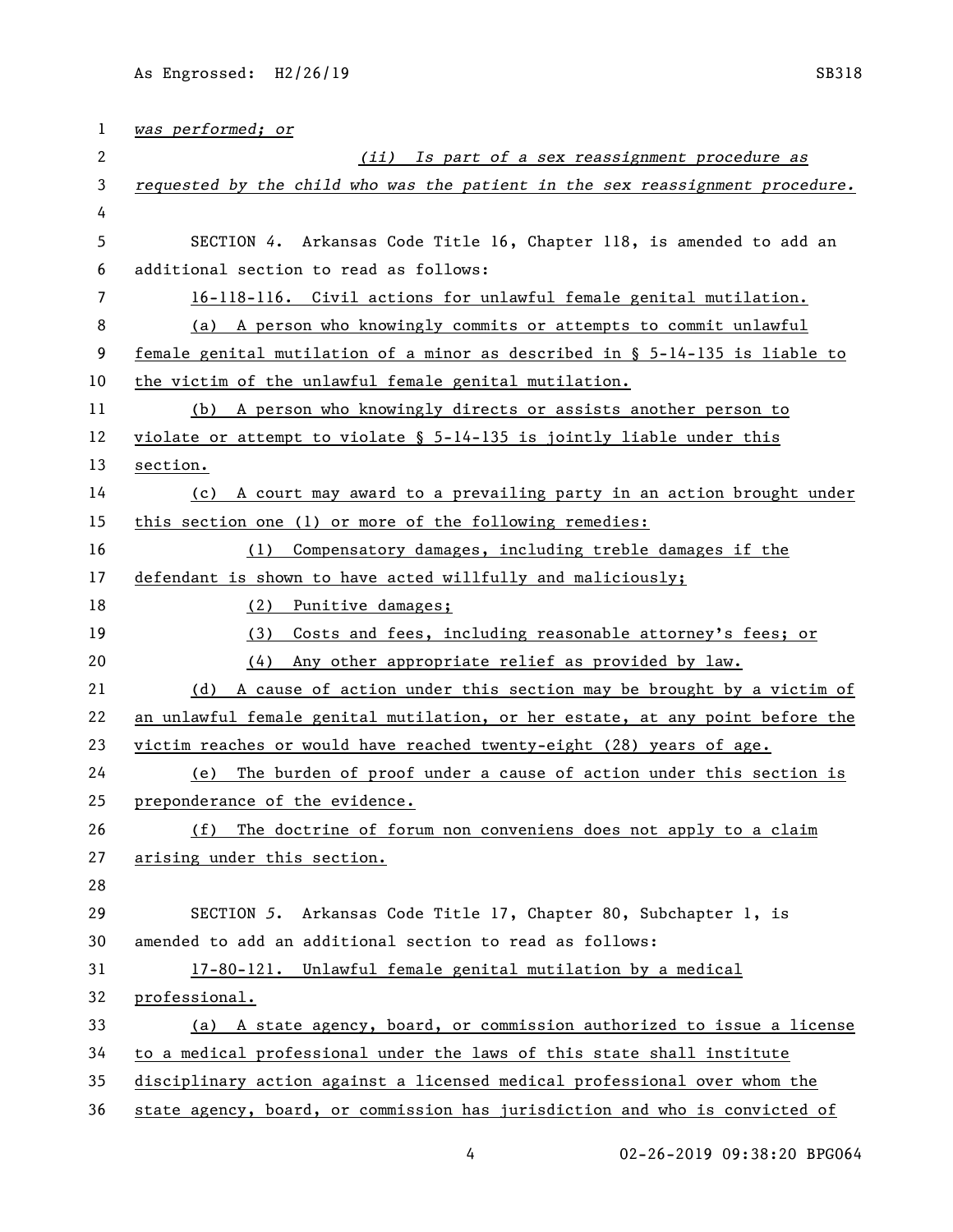As Engrossed: H2/26/19 SB318

| 1  | unlawful female genital mutilation of a minor, § 5-14-135.                    |
|----|-------------------------------------------------------------------------------|
| 2  | The state agency, board, or commission instituting a disciplinary<br>(b)      |
| 3  | action as described in this section may take any measure authorized to        |
| 4  | discipline the licensed medical professional, including the revocation of any |
| 5  | license.                                                                      |
| 6  |                                                                               |
| 7  | SECTION 6. Arkansas Code Title 20, Chapter 82, is amended to add an           |
| 8  | additional subchapter to read as follows:                                     |
| 9  |                                                                               |
| 10 | Subchapter 3 - Unlawful Female Genital Mutilation of a Minor                  |
| 11 |                                                                               |
| 12 | 20-82-101. Awareness program established.                                     |
| 13 | The Department of Health shall:                                               |
| 14 | (1) Develop and administer a program of community education,                  |
| 15 | prevention, and outreach activities to address the health risks and emotional |
| 16 | trauma inflicted by the practice of unlawful female genital mutilation and to |
| 17 | inform communities of the criminal penalties for committing unlawful female   |
| 18 | genital mutilation;                                                           |
| 19 | (2) Develop and disseminate information regarding unlawful                    |
| 20 | female genital mutilation, recognizing the risk factors associated with       |
| 21 | unlawful female genital mutilation, and the signs that a person may be a      |
| 22 | victim of unlawful female genital mutilation, and the criminal penalties for  |
| 23 | committing unlawful female genital mutilation to teachers, and law            |
| 24 | enforcement personnel, and ensuring their awareness and compliance with the   |
| 25 | provisions of this section;                                                   |
| 26 | (3) Develop policies and procedures to promote partnerships                   |
| 27 | between departments, agencies, and political subdivisions, including without  |
| 28 | limitation the Department of Human Services and Department of Education, and  |
| 29 | other governmental entities and nongovernmental organizations to prevent      |
| 30 | unlawful female genital mutilation and to protect and provide assistance to   |
| 31 | victims of unlawful female genital mutilation;                                |
| 32 | Outline best practices for responses to victims of unlawful<br>(4)            |
| 33 | female genital mutilation; and                                                |
| 34 | (5) Develop policies and procedures for the training of                       |
| 35 | providers of health services:                                                 |
| 36 | (A) Regarding best practices for responses to victims of                      |

02-26-2019 09:38:20 BPG064